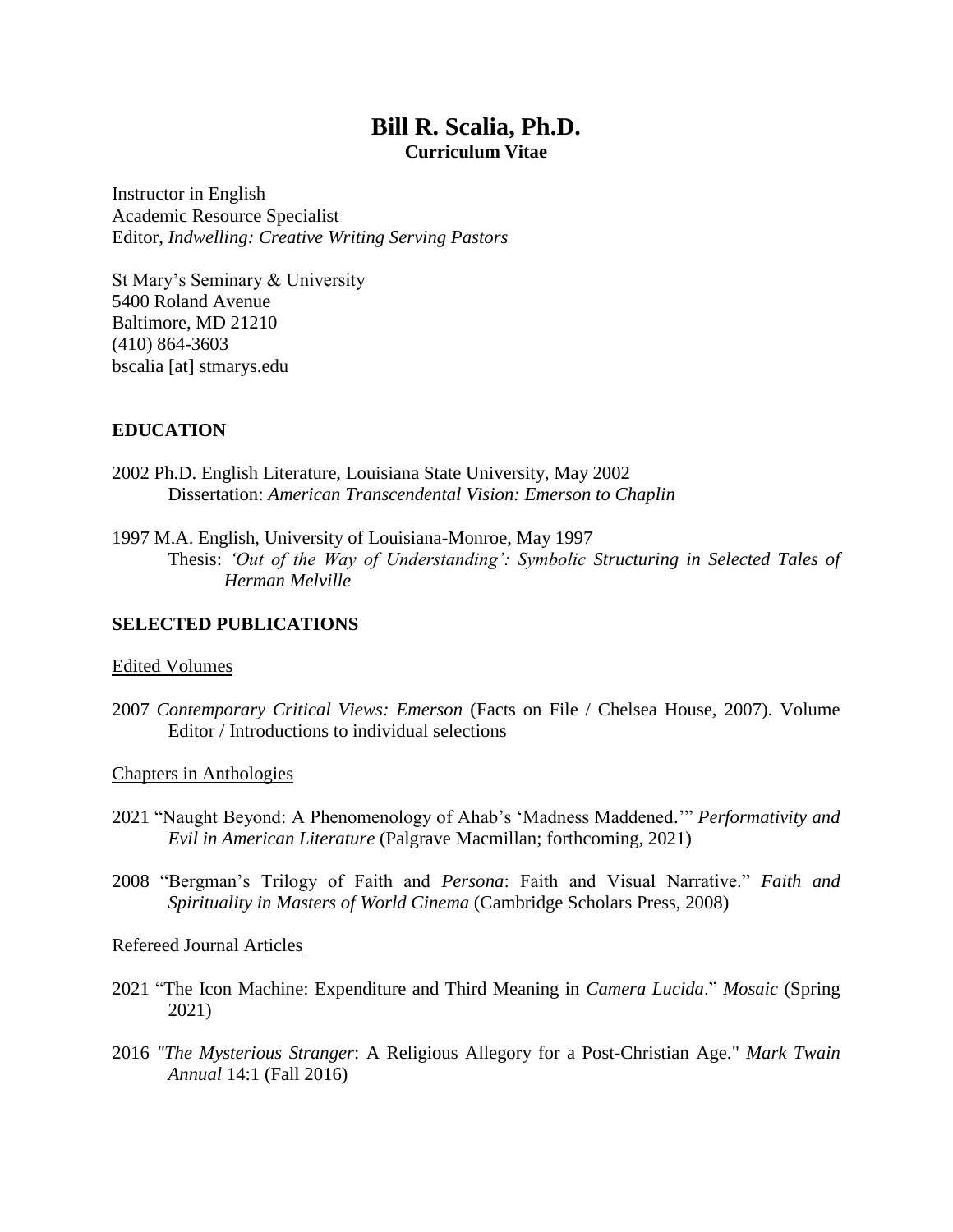- 2012 "Toward a Semiotics of Poetry and Film: Meaning-Making and Extra-Linguistic Signification." *Literature / Film Quarterly* 40:1 (January 2012)
- 2007 "Sampson Reed: A Swedenborgian at Harvard and Early Emerson Colleague." *Emerson Society Papers* 18:1 (Spring 2007)
- 2004 "Contrasting Visions of a Saint: Carl Dreyer's *The Passion of Joan of Arc* and Luc Besson's *The Messenger.*" *Literature / Film Quarterly* 32:3 (July 2004)
- 2001 "Re-Figuring Jesus: Christ and Christ-Figures in *Jesus of Montréal*." *Religion and Literature* 33:1 (Spring 2001)

Conference Proceedings

2018 "Alfred Hitchcock's Lying Flashback: Ethics, Aesthetics, Memory, and Cinema." *Proceedings of the 2016 International Festival of Authors* (Humber University Press, 2018)

Encyclopedia Entries

- 2016 *Encyclopedia of American Myth, Legend, and Folklore* (ABC-Clio, 2016)
- 2009 *Critical Companion to Ralph Waldo Emerson* (Facts on File, 2009)
- 2008 *Critical Companion to Henry James* (Facts on File / Clearmark Books, 2008)
- 2008 *Facts on File Companion to the American Short Story* (Facts on File, 2008)
- 2006 *Facts on File Companion to the American Novel* (Facts on File, 2006)

2005 *Dictionary of Ethnic American Literature* (Greenwood Press, 2005)

Online Publications

2019 "Between Diegesis and Mimesis: Voice-Over Narration in Fiction Film." *Bright Lights* [https://brightlightsfilm.com/wp-content/cache/all/between-diegesis-and-mimesis-voice](https://brightlightsfilm.com/wp-content/cache/all/between-diegesis-and-mimesis-voice-)over-narration-in-fiction-film/#.XDY53VVKh9M

#### Poetry

- 2015 "Love in the Trial of Belief." Poem cycle. *Pomona Valley Review* 9 (July 2015)
- 2013 Seven poems. *Puzzles of Faith and Patterns of Doubt: Short Stories and Poems* (Editions Bibliotekos, February 2013)
- 2005 "Poem of Farmerville, Louisiana." *Crossroads: A Southern Culture Annual.* Mercer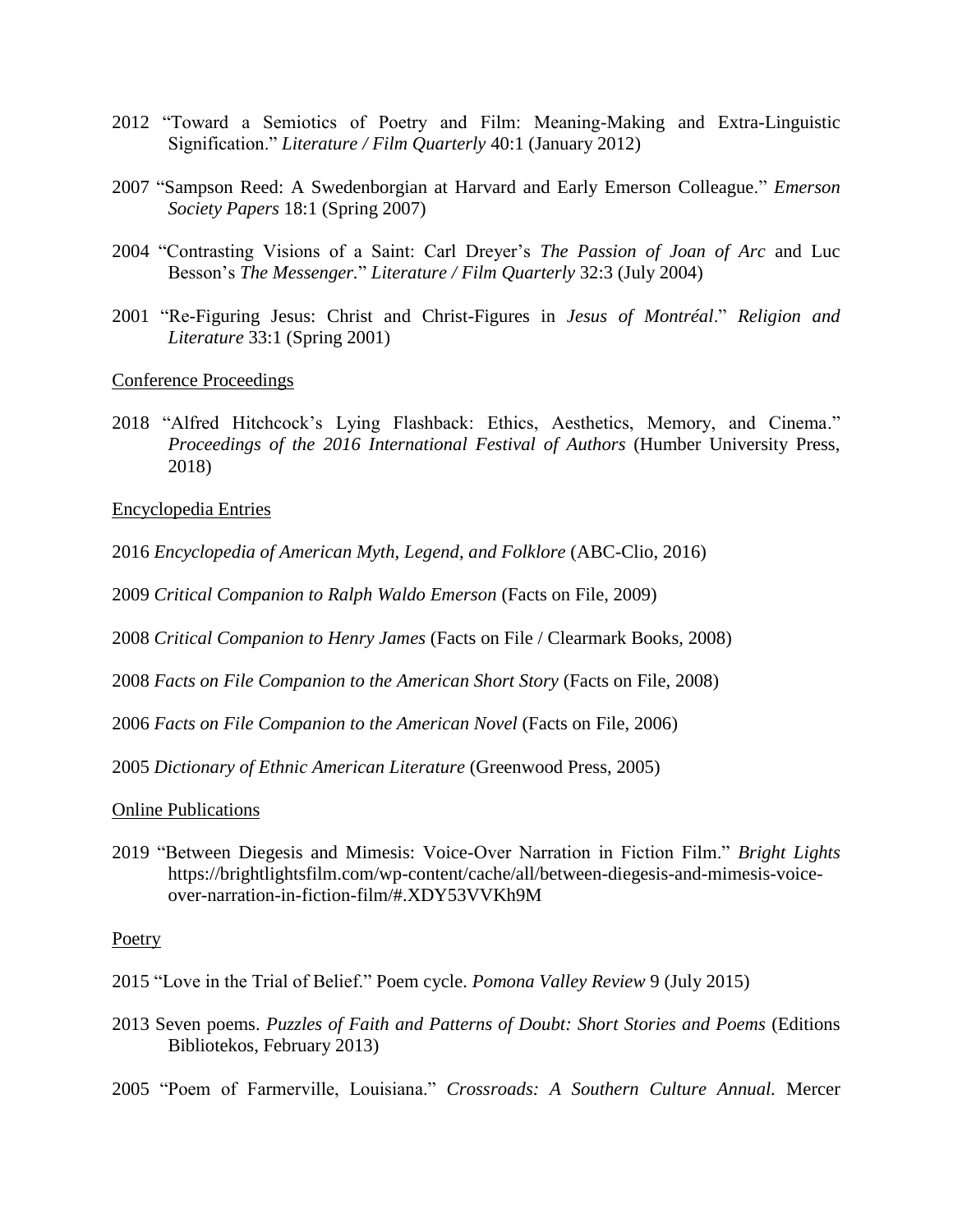## **SELECTED CONFERENCE PRESENTATIONS**

- 2020 "The Inbreaking Word: Poetizing and Being." American Literature Association Symposium on American Poetry. Washington, DC (February 2020)
- 2019 "Being Between Word and World: Heidegger's Phenomenology of Poetry and Poesis." Northeast Modern Language Association Annual Conference. Washington DC (March 2019)
- 2018 "Words on Film: Signification and Predication of the Word-Image." 2018 International Festival of Authors: Losing Our Words: Transformations in Language and Culture. Toronto, ON (October 2018)
- 2018 "Naught Beyond: A Phenomenology of Ahab's 'Madness Maddened'." Northeast Modern Language Association Annual Conference. Pittsburgh, PA (April 2018)
- 2017 "Kierkegaard on the Mississippi: Huck Finn's Crisis of Conscience." 2017 International Festival of Authors: The State of Inequality: Social Justice under Siege. Toronto, Ontario (October 2017)
- 2017 "The Art of Moviegoing: The Screened World of Walker Percy's *The Moviegoer*." The Place of Religion in Film (Ray Smith Symposium). Syracuse, NY (March 2017)
- 2016 *"*The Redemptive Aesthetics of D.W. Griffith: The Evolution of Early American Cinema." Nineteenth Century Studies Association Annual Conference. Lincoln, NE (April 2016)
- 2015 "Cinema and Being: How 'Real' is Cinema? How 'Real' is Audience?" Literature / Film Association Annual Conference. York, PA (October 2015)
- 2015 "The Quotidian Life of Antoine Doinel: Intersubjectivity, Ambiguity, and Joy." Northeast Modern Language Association Annual Conference. Toronto, Ontario (May 2015)
- 2014 "The Ontological Paradox of the Cinema: A Semiotic Approach to the Presence of Absence." Semiotic Association of America Annual Conference. Seattle, WA (October 2014)

## **SERVICE**

Editor, *Indwelling: Creative Writing Serving Pastors* (St Mary's creative writing journal)

Co-author, *St Mary's Guide to Student Writing*

Co-founder and co-administrator, St Mary' School of Theology Writing Center